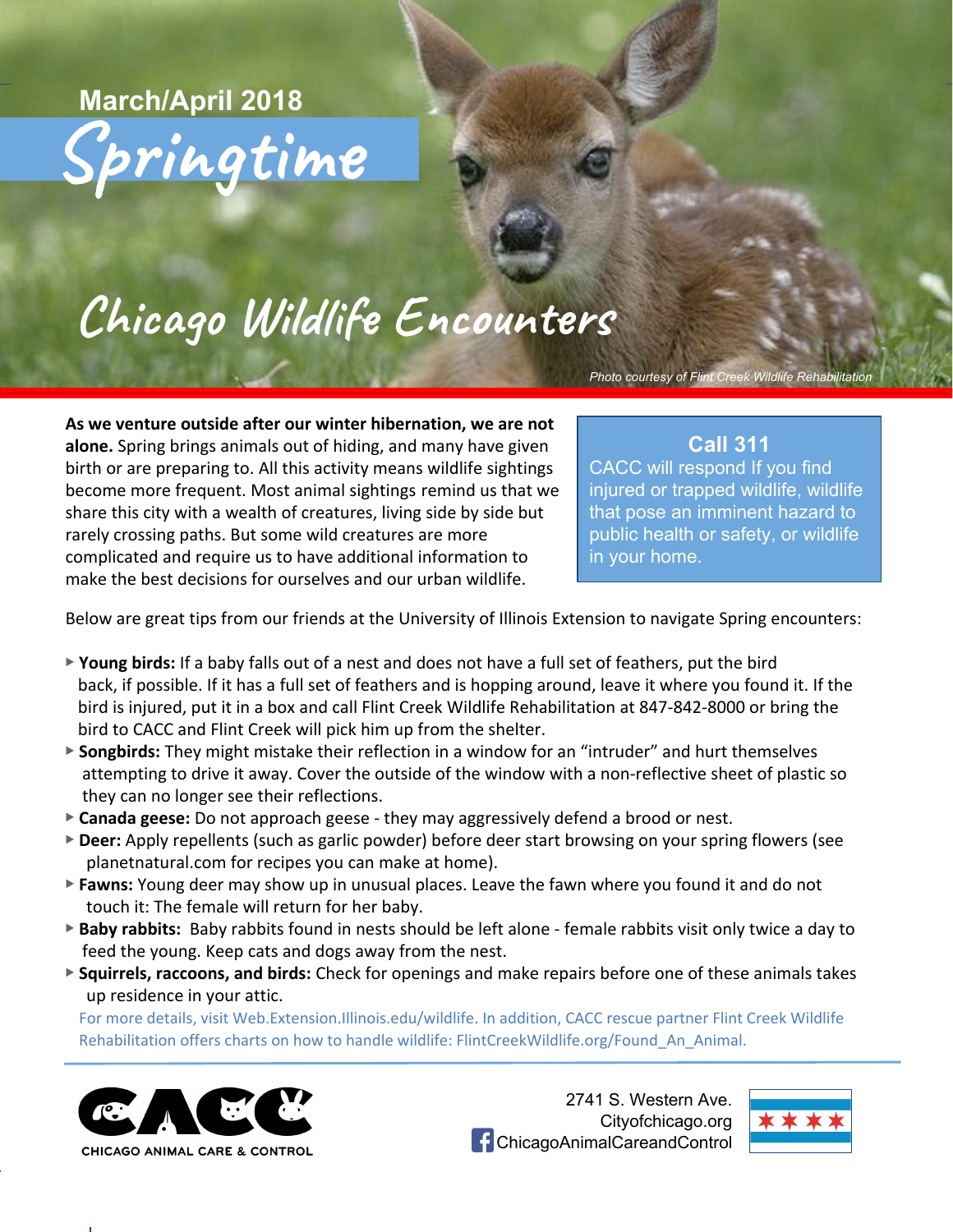## **Coyote Management**

While there have been no reported coyote attacks on humans in Illinois in the last 30 years, CACC receives approximately 450 service requests each year involving coyotes. We work closely with wildlife groups to help keep residents safe and relocate the animals if necessary.

To avoid coyote encounters:

- ▶ Never hand-feed or intentionally feed coyotes
- ▶ Never feed pets outside
- ▶ Remove water sources, such as pet bowls
- ▶ Clean up fallen fruit and bird food
- ▶ Clean up around barbecue grills
- ▶ Never compost any meat or dairy
- $\triangleright$  Secure trash containers with locking lids
- ▶ Place trash outside only on the day of collection
- ▶ Trim vegetation to reduce hiding places and dens
- ▶ Restrict access around decks, sheds, or wood piles
- ▶ Enclose property with an 8-foot high fence
- ▶ Never leave pets unattended outside
- ▶ Use a dog leash that's no longer than 6 feet



**Find out more: Cook County Coyote Project** urbancoyoteresearch.com

# **CACC EVENTS**

#### **Volunteer Orientations**

4/20: 5 p.m.- 6:30 p.m. 4/21:10:30 a.m.- noon More: bit.ly/caccvolunteer

#### **Low Cost Vaccine, Microchip and Tag Clinic** 4/18: 9 a.m.-11 a.m. Sign up: bit.ly/caccclinic

#### **Dog Training Rebates Start 4/1!**

Up to 50 dogs will be eligible for \$100 rebates after completing a basic obedience course - thanks to a generous grant to FCACC from the Bissell Pet Foundation! Applicants must sign up on adoption day to be eligible.

**FREE Adoption Event! Chicago Heroes for Chicago's Dogs**  4/7: Noon - 4 p.m. Visit http://bit.ly/caccheroesevent for details and eligibility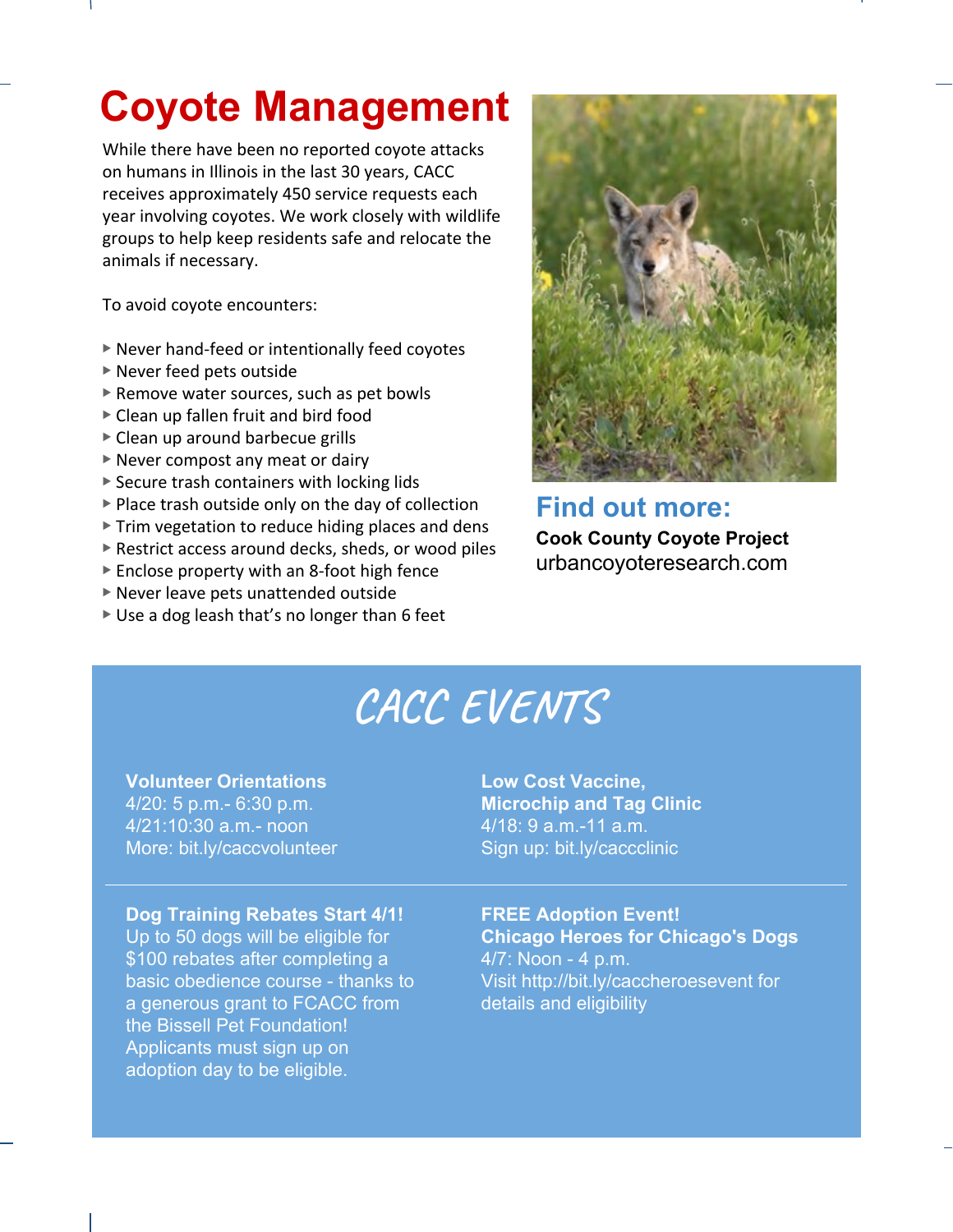

Most kittens are born between April and September, and thousands arrive at CACC during the warmer months each year. The only way to reduce the number of unwanted cats is to spay or neuter them.

For litters born outside, which are often found in garages, under porches or somewhere in a yard, CACC recommends not moving the kittens for at least several hours, unless they are in immediate danger. The kittens' chances of survival drop significantly when separated from their mother, so it's better to wait and see if she returns. Mother cats might leave for hours, but usually come back.

Instead of moving the kittens, leave out canned cat food and/or kitten formula (found at most pet stores) and provide shelter as need -- a waterproof box filled with straw works best. If the kittens are still alone after several hours, or are showing signs of distress (very cold, crying, wailing, etc.), call 311 and provide an exact address. CACC will pick up the litter, treat them, and work to get them transferred to a rescue group.



## Saving the Youngest Cats

Without mothers, kittens under six weeks old need intensive help to survive.

▶ **Kittens on Deck:** Through this program, CACC expedites the transfer of kittens from the shelter to our rescue partners for care in foster homes. Learn about fostering at: facebook.com/groups/CACCKittenOnDeckProgram. ▶ **Bottle Baby Workshops:** CACC offers a series of hands-on classes for those interested in learning to care for bottle babies.

▶ **Volunteers and Fosters:** CACC and our rescue partners need volunteers and fosters to take care of kittens, both at the shelter and in their homes. ▶ **Donate:** Help us care for these babies by donating supplies from our Amazon wish list : amazon.com/caccwishlist

▶ **Trap-Neuter-Return (TNR):** The most efficient way to manage outdoor "community cats" and reduce the number of unwanted kittens is with TNR. Contact Tree House (tnr@treehouseanimals.org) on the North Side, PAWS Chicago (feralneighborhoodcats@pawschicago.org) on the South Side, or Whiskers and Tails Foundation (info@whiskersandtailsfoundation.org) on the West Side for assistance.